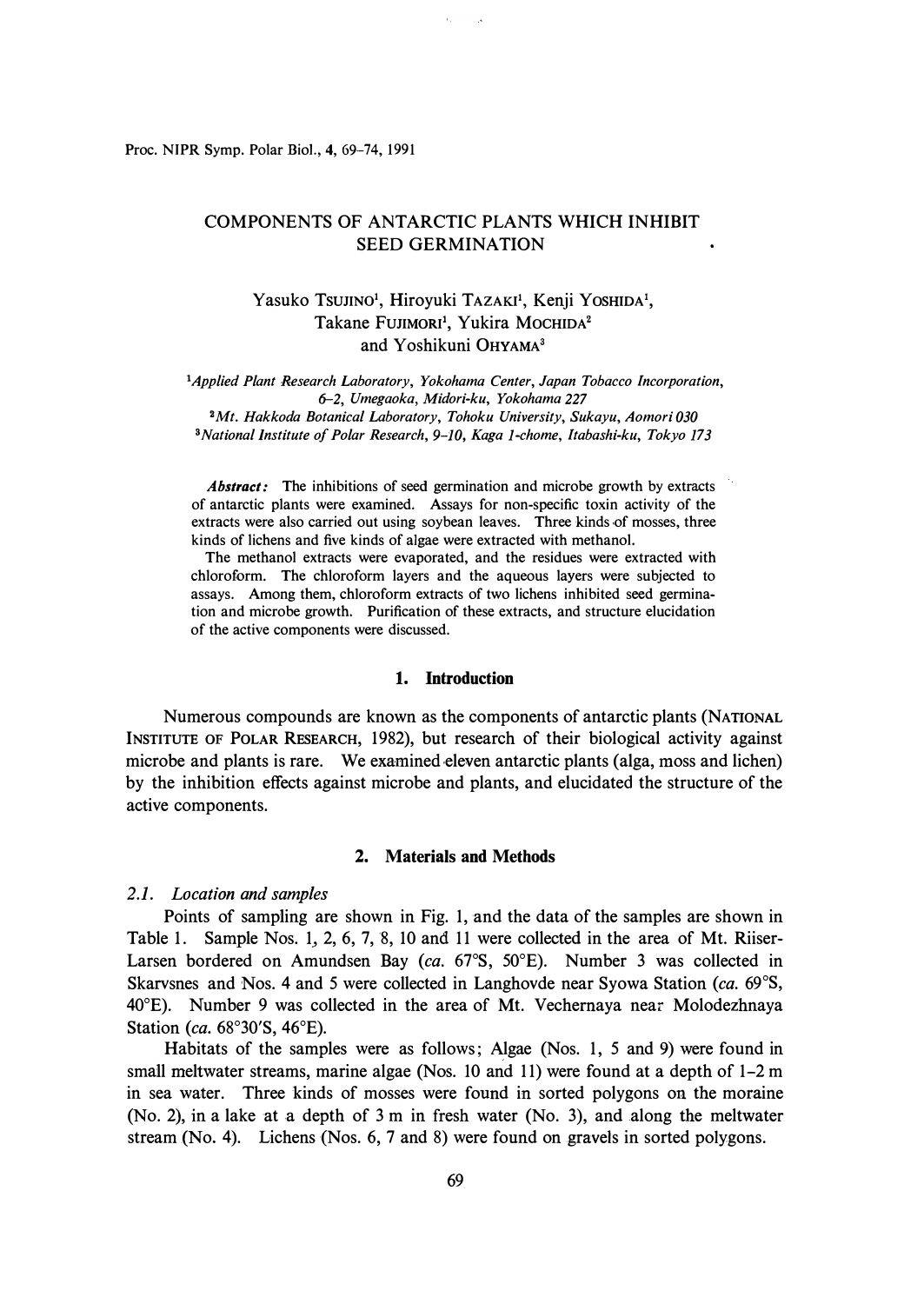70 **TsUJINO** *et al.* 



*Fig. J. Index and location map.* 

| Table 1. |  | List of samples. |
|----------|--|------------------|
|----------|--|------------------|

| <b>Samples</b><br>No. | Sample                               |                         | Wet weight/<br>Dry weight (g) | Date         | Location                                                 |
|-----------------------|--------------------------------------|-------------------------|-------------------------------|--------------|----------------------------------------------------------|
| 1                     | Prasiola crispa                      | (alga)                  | 55/23.5                       | 1988.02.20   | Mt. Riiser-Larsen                                        |
| 2                     | Ceratodon purpureus                  | (moss)                  | 575/91.6                      | 1988.02.21   | Mt. Riiser-Larsen                                        |
| 3                     | <i>Bryum</i> sp.                     | (moss)                  | 540/18.1                      | 1988.01.21   | Skarvsnes, M4-lake                                       |
| 4                     | <i>Bryum pseudotriquetrum</i> (moss) |                         | 2200/1700                     | 1987.12.29   | Langhovde, Yotuike Valley                                |
| 5                     | Prasiola crispa                      | (alga)                  | 150/131                       | 1987, 12, 29 | Langhovde, Yotuike Valley                                |
| 6                     | Umbilicaria decussata                | (lichen)                | 175/143.7                     | 1988.02.20   | Mt. Riiser-Larsen                                        |
| 7                     | Usnea sulphurea                      | (lichen)                | 80/70.3                       | 1988.02.21   | Mt. Riiser-Larsen                                        |
| 8                     | Physcia caesia                       | (lichen)                | 40/35.3                       | 1988.02.21   | Mt. Riiser-Larsen                                        |
| 9                     | <i>Nostoc</i> sp.                    | (alga)                  | 195/168.4                     | 1988.02.15   | Mt. Vechernaya                                           |
| 10                    | Unidentified                         | (marine alga) 3500/69.4 |                               | 1988.02.19   | Mt. Riiser-Larsen,                                       |
| 11                    | Unidentified                         | (marine alga)           | 400/28, 5                     | 1988.02.19   | Penguin Rookery<br>Mt. Riiser-Larsen,<br>Penguin Rookery |

## *2 .2. Extraction*

**Each sample was lyophilized, and IO grams of each sample were extracted with 50** *ml* **of cold methanol twice. The methanol extract was evaporated, and a small amount of water was added to the residue. It was extracted with chloroform (3 times). The chloroform phase was evaporated and 100 mg of the residue were dissolved in methanol to make standard solution (3% solution). The aqueous phase was also evaporated and the residue was dissolved in water to make standard solution.**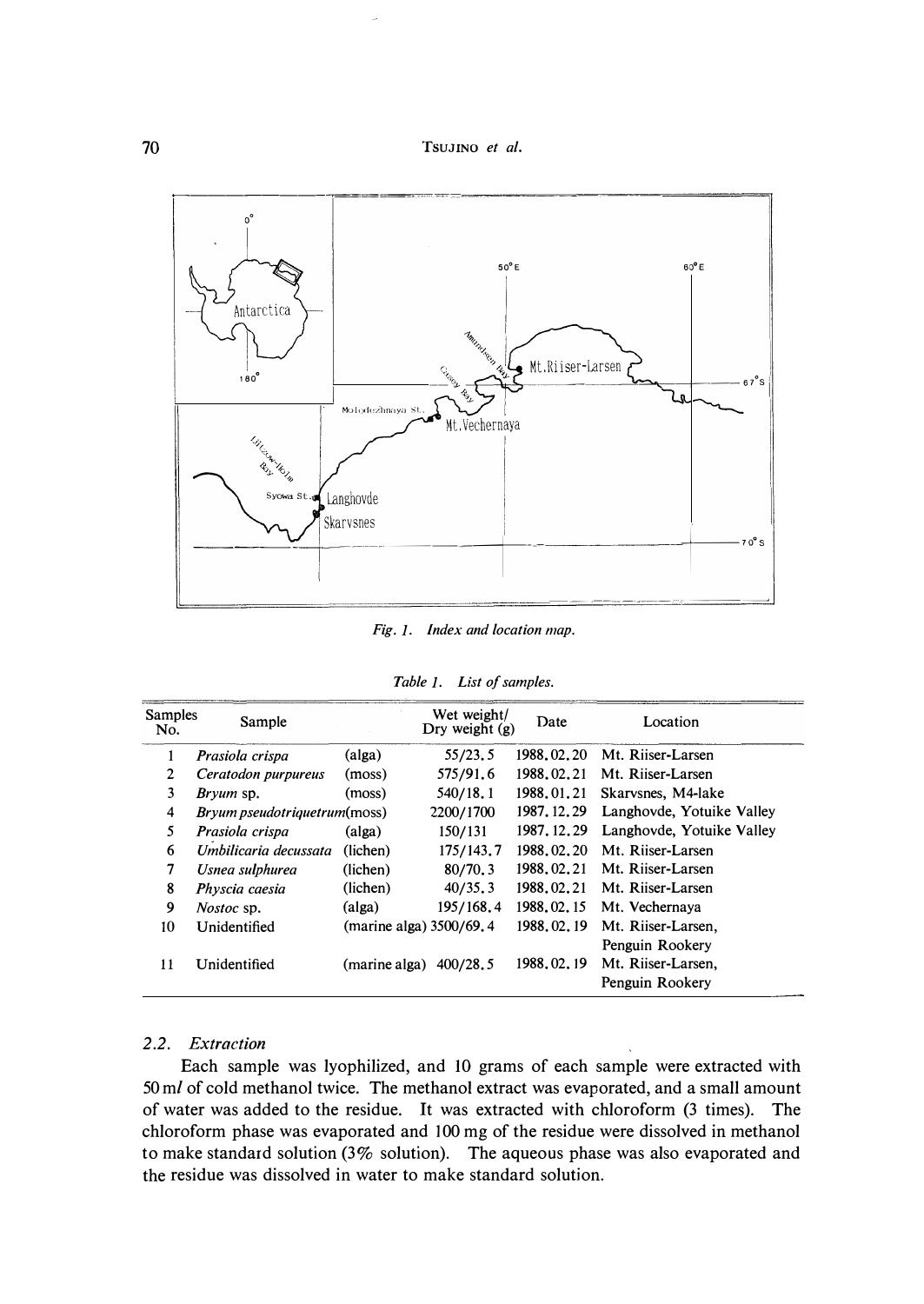### *2 .3. Seed germination assay*

A hundred *µI* of each standard solution were added to 3 pieces of filter paper (diameter 20mm). They were dried in a hood, and put into a tube. One *ml* water and seven sterilized seeds of bamyardgrass were added to the tube. The tube was kept at 25 °C for 3 days and lamina lengths were measured.

### *2.4. Microbe assay*

Fifty *µl* of each standard solution were added to a paper disk (diameter *5* mm) and the disk was dried in a hood. *Bacillus subtilis* or *Gliocladium virens* was suspended in sterilized water and sprayed onto a nutrient agar medium in Petri dishes. Dried disks were put onto the plates and the plates were kept at 27° C for 1 day in the dark. Then the size of the inhibition zones were measured.

## *2* .5. *Leaf puncture assay*

This assay was carried out using leaves of soybean. The cotyledons were removed and placed into test tubes of water. A needle puncture was made, and the solution to be tested for biological activity was placed on the puncture. The leaves were placed at 25°C for 4 days, and the reaction was scored as positive or negative.

#### *2.6. Isolation of the active compound from No.* **7**

Methanol extract of No. 7 was concentrated and stored at room temperature. After 1 day, yellow crystal (30 mg) was obtained from the extract. It was recrystalized from hot methanol. This crystal was insoluble in water, sparingly soluble in hot ethanol and easily soluble in chloroform and IN potassium hydroxide solution. NMR spectra of the crystal were as follows. **1**H-NMR(CDC1**3):** 1.76(3H, s), 2.11 (3H, s), 2.66(3H, s), 2.68(3H, s), 5.98(1H, s), 11.04(1H, s), 13.33(1H, s) and 18.89 ppm(lH, s). **13C-NMR**  (CDC1**3):** 7.5, 27.9, 31.3, 32.1, 59.1, 98.3, 101.5, 103.9, 105.2, 109.3, 155.2, 157.5, 163.9, 179.4, 191.7, 198.0, 200.3 and 201.8 ppm.  $R_f = 0.47$  (methanol: chloroform = 7: 3). m.p. 201°c.

### *2* .7. *Isolation of the active compound from No. 8*

Methanol extract of No. 8 (2.1 g) was subjected to silica gel column chromatography (ethyl acetate: hexane =  $7:3$ ). Each fraction was subjected to the assays, and active fraction 3, was rechromatographed using the same solvent. Active fractions, 6 to 8, were combined and evaporated to dryness. The residue was dissolved in chloroform. Colorless crystal was obtained (35mg). **1**H-NMR(CDC1**3):** 2.I0(3H, s), 2.46(3H, s), 3.92(3H, s), 5.16(1H, s), 6.21(1H, s) and 12.05 ppm (lH, s). **1<sup>3</sup>**C-NMR(CDC1**3):** 7.7, 24.1, 51.8, 105.2, 108.5, 110.5, 140.2, 158.0, 163.2 and 172.6 ppm. MS(CI): 197(M<sup>+</sup>**+** 1), 165, 136 and 107. UV(methanol): 218.0, 270.0, and 304.2 nm.  $R_f = 0.40$  (ethyl acetate: hexane  $= 3: 7$ ).

## **3. Results and Discussion**

Among all samples, only the chloroform phase of Nos. 7 and 8 (lichens) had strong inhibition activity against the seeds of bamyardgrass. The same results were obtained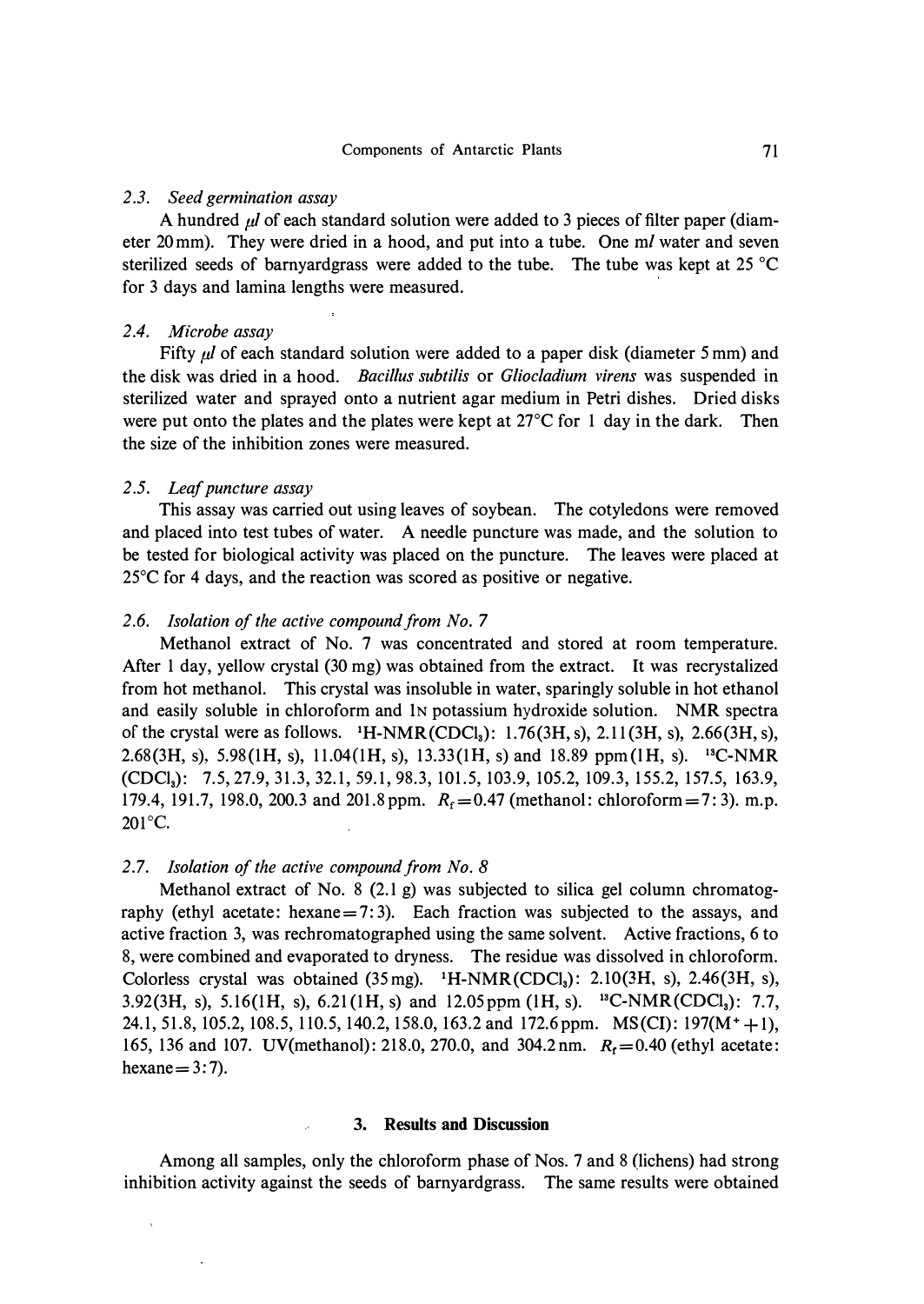

*Fig. 2. Results of assays of some samples.* 

**by the microbe assay. A 24-mm inhibition zone appeared around the disks of the chloroform phases of Nos. 7 and 8. Other samples showed no inhibition zone on the plate. All samples were negative by the leaf puncture assay. Figure 2 illustrates the results of these assays of some of the samples.** 

**According to the results, we purified the active components from No. 7 and No. 8 as shown in experimental section.** 

**In 1H-NMR spectrum of the crystal from No. 8, a signal at 12.0ppm was assigned to a phenolic proton which had an intramolecular hydrogen bond. A signal at 5. 2 ppm was also a phenolic proton, which had no intramolecular hydrogen bond. This compound also had one aromatic proton, one methoxy methyl group and two methyl groups.** 

**The <sup>1</sup>3C-NMR spectrum shows that this compound has only 10 carbon atoms, which are carboxyl, aromatics, methoxy and two methyl carbons.** 

**Mass spectrum shows a 197 peak which is assigned to**  $M^+ + 1$ **, so the molecular weight of the compound is 196, C10H120<sup>2</sup> . The results of the colored reactions of lichen**  components are  $K -$ ,  $C +$  **(red)** and  $\text{FeCl}_3 +$  **(dark blue).** 

**According to the data, the structure of this compound was determined as methyl**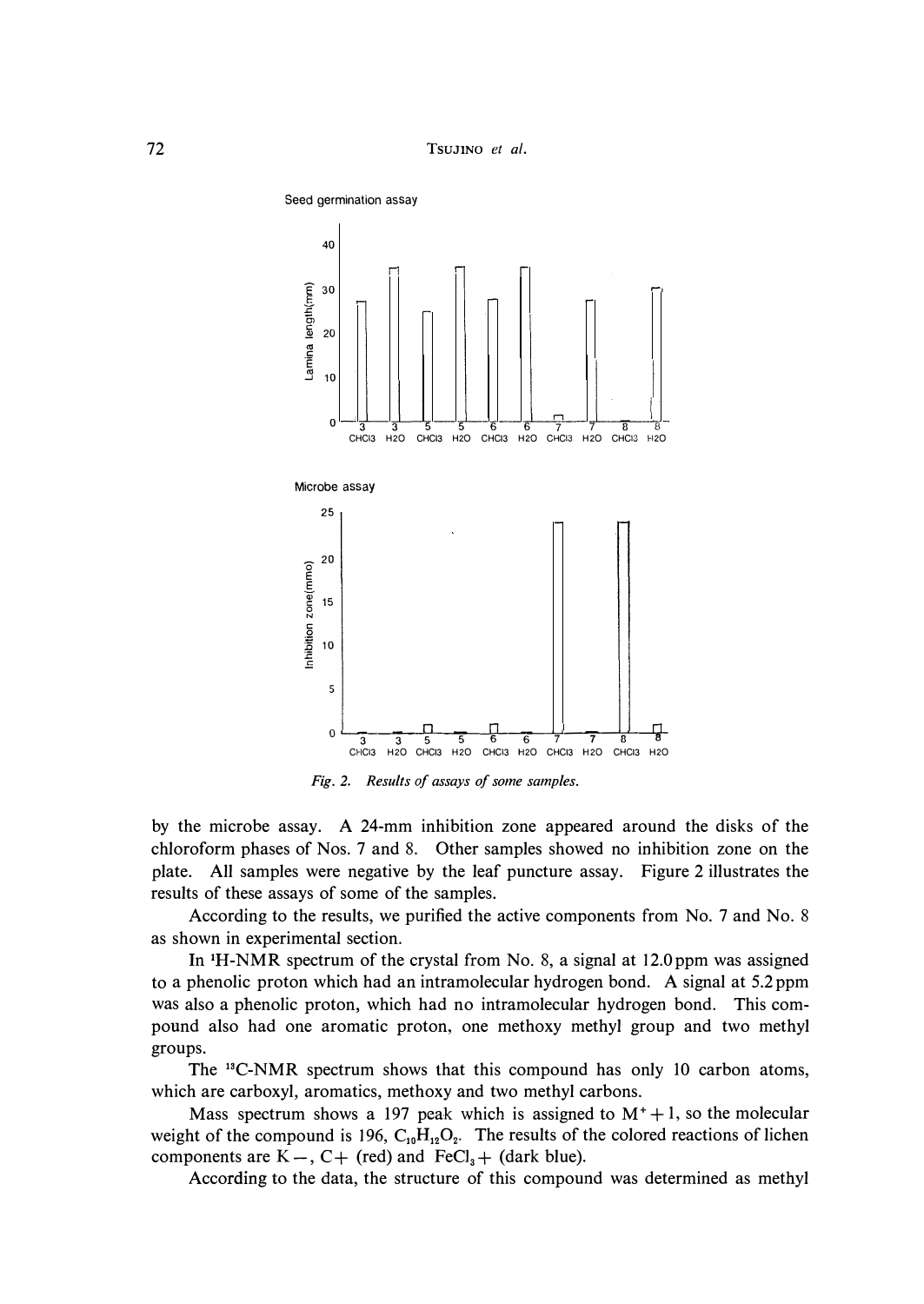fi-orcinol carboxylate (II) (Fig. 3). Chemical shifts of **13**C-NMR of the compound entirely coincided with those of methyl  $\beta$ -orcinol carboxylate (SUNDHOLM and HUNECK, 1981). This compound is known as a component of lichens like "oakmoss" (BREHM *et al.,* 1983), but it is not known as a component of No. 8, *Physcia caesia.* However, as atranorin was reported to be. the component of *Physcia caesia* (NATIONAL INSTITUTE OF POLER RESEARCH, 1982), and as atranorin is easily alcoholized to give methyl  $\beta$ -orcinol carboxylate (AsAmNA and SHIBATA, 1954), the crystal we obtained might be a degradation product of atranorin. The seed germination assay of this· crystal showed inhibition activity against barnyardgrass. One hundred ppm (5mmol) solution of  $\beta$ -orcinol carboxylate inhibited the germination of barnyardgrass.

The crystal of No. 7 was elucidated using NMR spectra and colored reactions. As expected, the data coincided with those of usnic acid (I) (Fig. 4) (AsAHINA and SHIBATA, 1954). Colored reactions also coincided with usnic acid. Less thah lOOppm (0.3 mmol) solution of usnic acid completely inhibited the germination of barnyardgrass.

IGARASHI and SASA (1988) reported that  $(-)$ -usnic acid isomethoxide was isolated from a culture medium of pathogenic fungi that infected persimon. It is very interesting that this compound shows a strong inhibitory effect on the seed germination test, and caused lesions on leaves by the leaf puncture method.



**methyl B-orcinol-carboxylate ( II )** 

*Fig. 3. Structure of methyl {3-orcinol carboxy/ate.* 



usnic acid ( I ) *Fig. 4. Structure of usnic acid.*